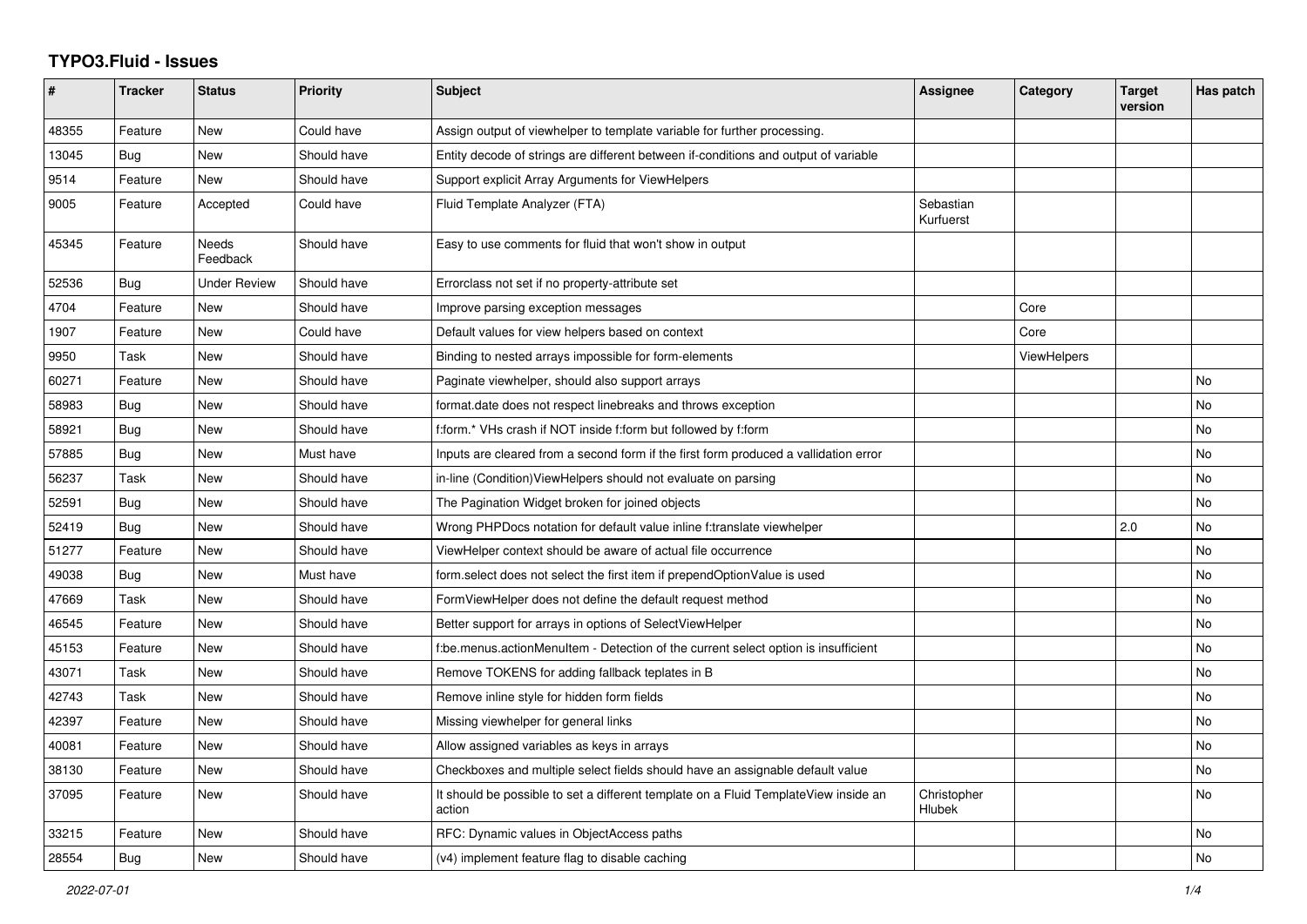| $\vert$ # | <b>Tracker</b> | <b>Status</b>            | <b>Priority</b> | <b>Subject</b>                                                                                              | <b>Assignee</b>        | Category | <b>Target</b><br>version | Has patch |
|-----------|----------------|--------------------------|-----------------|-------------------------------------------------------------------------------------------------------------|------------------------|----------|--------------------------|-----------|
| 28553     | <b>Bug</b>     | <b>New</b>               | Should have     | improve XHProf test setup                                                                                   |                        |          |                          | <b>No</b> |
| 28552     | Bug            | New                      | Should have     | (v5) write ViewHelper test for compiled run; adjust functional test to do two passes<br>(uncached & cached) |                        |          |                          | <b>No</b> |
| 28550     | <b>Bug</b>     | New                      | Should have     | (v4) make widgets cacheable, i.e. not implement childnodeaccess interface                                   |                        |          |                          | No        |
| 28549     | Bug            | New                      | Should have     | make widgets cacheable, i.e. not implement childnodeaccess interface                                        |                        |          |                          | No        |
| 28551     | Bug            | Accepted                 | Should have     | (v4) backport VHTest                                                                                        | Sebastian<br>Kurfuerst |          |                          | No        |
| 46091     | Task           | Needs<br>Feedback        | Should have     | Show source file name and position on exceptions during parsing                                             |                        |          |                          | No        |
| 3291      | Feature        | Needs<br>Feedback        | Should have     | Cacheable viewhelpers                                                                                       |                        |          |                          | <b>No</b> |
| 55008     | Bug            | <b>Under Review</b>      | Should have     | Interceptors should be used in Partials                                                                     | Christian Müller       |          |                          | No        |
| 52640     | Feature        | <b>Under Review</b>      | Should have     | Create an Unless View Helper as opposite to the If View Helper                                              | Marc Neuhaus           |          |                          | No        |
| 50888     | Bug            | <b>Under Review</b>      | Should have     | WSOD by changing name of section and if Fluid caches are generated                                          |                        |          |                          | No        |
| 49756     | Feature        | Under Review             | Should have     | Select values by array key in checkbox viewhelper                                                           |                        |          |                          | No        |
| 47006     | Bug            | Under Review             | Should have     | widget identifier are not unique                                                                            |                        |          |                          | No        |
| 5636      | Task           | <b>Under Review</b>      | Must have       | Form_RadioViewHelper and CheckBoxViewHelper miss check for existing object<br>before it is accessed.        |                        |          |                          | No        |
| 62346     | Feature        | New                      | Could have      | f:comment should have high precende                                                                         |                        | Core     | 3.x                      | <b>No</b> |
| 39990     | Bug            | New                      | Should have     | Same form twice in one template: hidden fields for empty values are only rendered<br>once                   |                        | Core     |                          | No        |
| 33551     | <b>Bug</b>     | New                      | Must have       | View helper values break out of a partial scope                                                             | Sebastian<br>Kurfuerst | Core     |                          | No        |
| 30555     | Feature        | New                      | Could have      | Make TagBuilder more extensible                                                                             |                        | Core     |                          | <b>No</b> |
| 27607     | Bug            | New                      | Must have       | Make Fluid comparisons work when first element is STRING, second is NULL.                                   |                        | Core     |                          | <b>No</b> |
| 12863     | Bug            | New                      | Should have     | Attributes of a viewhelper can't contain a '-'                                                              | Sebastian<br>Kurfuerst | Core     |                          | <b>No</b> |
| 10472     | Feature        | <b>New</b>               | Could have      | Fluid Standalone distribution                                                                               |                        | Core     |                          | <b>No</b> |
| 3481      | Bug            | New                      | Should have     | Use ViewHelperVariableContainer in PostParseFacet                                                           |                        | Core     |                          | <b>No</b> |
| 33394     | Feature        | <b>Needs</b><br>Feedback | Should have     | Logical expression parser for BooleanNode                                                                   | Tobias Liebig          | Core     |                          | No        |
| 46257     | Feature        | <b>Under Review</b>      | Should have     | Add escape sequence support for Fluid                                                                       |                        | Core     |                          | No        |
| 60181     | Feature        | New                      | Could have      | Caching mechanism for Fluid Views/Templates                                                                 |                        | View     |                          | No        |
| 45394     | Task           | New                      | Should have     | Forwardport Unit test for standalone view                                                                   |                        | View     |                          | No        |
| 43072     | Task           | <b>New</b>               | Should have     | Remove TOKENS for adding templates fallback in Backporter                                                   |                        | View     |                          | No        |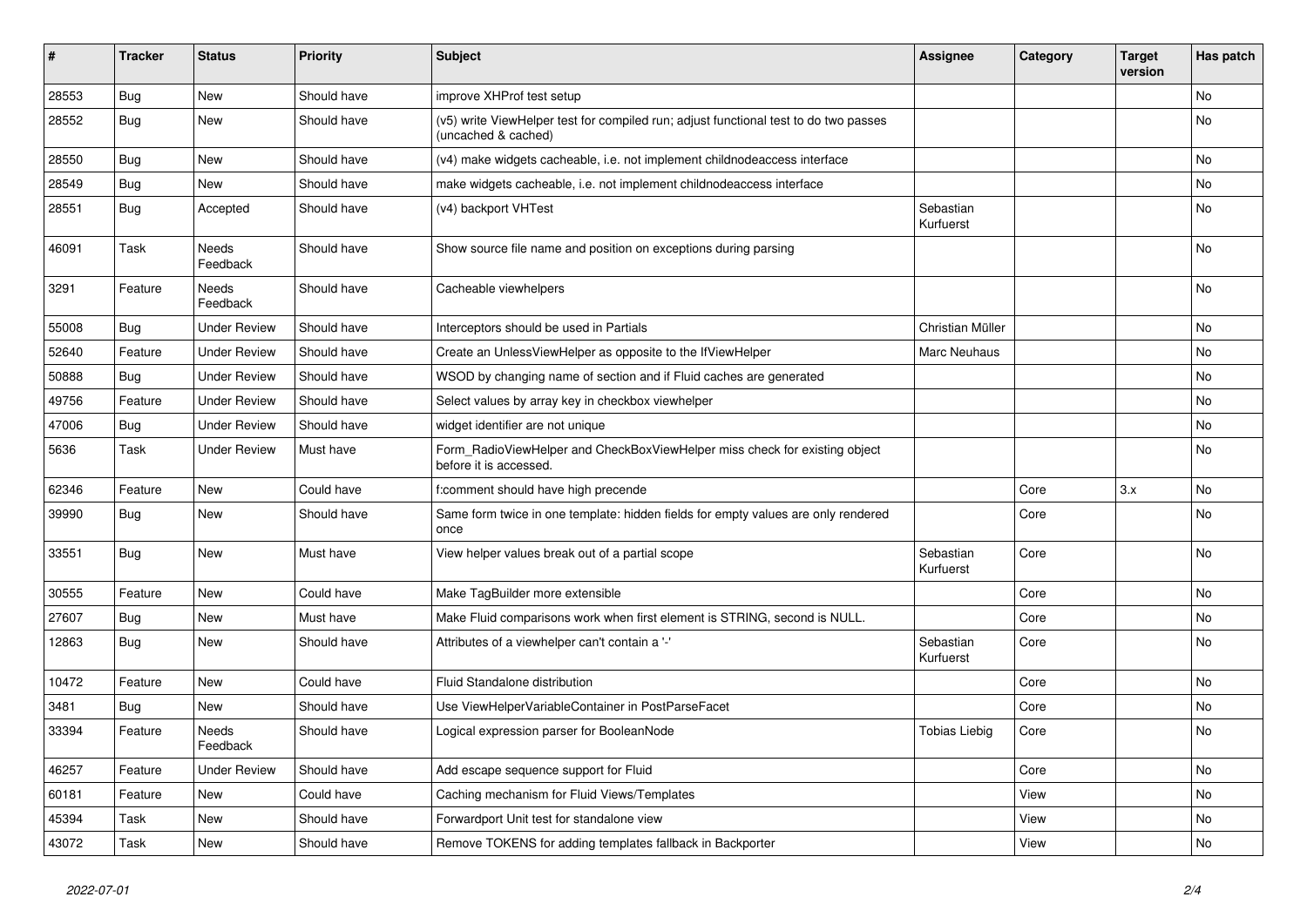| #     | <b>Tracker</b> | <b>Status</b>       | <b>Priority</b>      | <b>Subject</b>                                                                                         | <b>Assignee</b>             | Category           | <b>Target</b><br>version | Has patch |
|-------|----------------|---------------------|----------------------|--------------------------------------------------------------------------------------------------------|-----------------------------|--------------------|--------------------------|-----------|
| 38369 | <b>Bug</b>     | <b>New</b>          | Must have            | Resource ViewHelpers should not fall back to request package                                           |                             | View               |                          | <b>No</b> |
| 46289 | Bug            | Needs<br>Feedback   | Should have          | Enable Escaping Interceptor in XML request format                                                      |                             | View               | 2.0.1                    | <b>No</b> |
| 8989  | Feature        | Needs<br>Feedback   | Could have           | Search path for fluid template files                                                                   |                             | View               |                          | No        |
| 60003 | Feature        | New                 | Should have          | Add required-Attribute to f:form.password                                                              |                             | <b>ViewHelpers</b> |                          | <b>No</b> |
| 54284 | Bug            | New                 | Should have          | Default Option for Switch/Case VH                                                                      |                             | <b>ViewHelpers</b> |                          | <b>No</b> |
| 54195 | Task           | New                 | Should have          | Rename and move FormViewHelper's errorClass value, currently 'f3-form-error'                           | Adrian Föder                | <b>ViewHelpers</b> |                          | No        |
| 51100 | Feature        | New                 | Must have            | Links with absolute URI should have the option of URI Scheme                                           |                             | <b>ViewHelpers</b> |                          | <b>No</b> |
| 49600 | Bug            | New                 | Should have          | f:form tag shown as a HTML on frontend                                                                 |                             | ViewHelpers        |                          | No        |
| 40064 | Bug            | New                 | Must have            | Multiselect is not getting persisted                                                                   |                             | ViewHelpers        |                          | <b>No</b> |
| 39936 | Feature        | New                 | Should have          | registerTagAttribute should handle default values                                                      |                             | <b>ViewHelpers</b> |                          | No        |
| 37619 | Bug            | New                 | Should have          | Fatal Error when using variable in name attribute of Section ViewHelper                                |                             | <b>ViewHelpers</b> |                          | <b>No</b> |
| 36410 | Feature        | New                 | Should have          | Allow templates to send arguments back to layout                                                       |                             | <b>ViewHelpers</b> |                          | No        |
| 34309 | Task           | New                 | Could have           | Unknown ViewHelpers cause exception - should be handled more graceful                                  |                             | ViewHelpers        |                          | No        |
| 26664 | Task           | New                 | Won't have this time | Clean up Form ViewHelpers                                                                              |                             | ViewHelpers        |                          | No        |
| 26658 | Task           | New                 | Won't have this time | Make Form ViewHelpers consistent                                                                       |                             | ViewHelpers        |                          | No.       |
| 10911 | Task           | New                 | Should have          | Tx Fluid ViewHelpers Form AbstractFormViewHelper->renderHiddenIdentityField<br>should be more reliable |                             | <b>ViewHelpers</b> |                          | <b>No</b> |
| 8648  | <b>Bug</b>     | New                 | Should have          | format.crop ViewHelper should support all features of the crop stdWrap function                        |                             | ViewHelpers        |                          | <b>No</b> |
| 3725  | Feature        | <b>New</b>          | Could have           | <b>CSS Engine</b>                                                                                      | Christian Müller            | <b>ViewHelpers</b> |                          | <b>No</b> |
| 5933  | Feature        | Accepted            | Should have          | Optional section rendering                                                                             | Sebastian<br>Kurfuerst      | <b>ViewHelpers</b> |                          | <b>No</b> |
| 36662 | <b>Bug</b>     | Needs<br>Feedback   | Should have          | Checked state isn't always correct when property is collection                                         | Kevin Ulrich<br>Moschallski | <b>ViewHelpers</b> | 1.1.1                    | No        |
| 33628 | Bug            | Needs<br>Feedback   | Must have            | Multicheckboxes (multiselect) for Collections don't work                                               | Christian Müller            | ViewHelpers        |                          | No        |
| 8491  | Task           | Needs<br>Feedback   | Should have          | link action and uri action differ in absolute argument                                                 | Karsten<br>Dambekalns       | ViewHelpers        |                          | <b>No</b> |
| 65424 | Bug            | <b>Under Review</b> | Should have          | SelectViewHelper must respect option(Value Label)Field for arrays                                      |                             | <b>ViewHelpers</b> |                          | <b>No</b> |
| 59057 | Bug            | <b>Under Review</b> | Must have            | Hidden empty value fields shoud be disabled when related field is disabled                             | <b>Bastian</b><br>Waidelich | <b>ViewHelpers</b> |                          | <b>No</b> |
| 44234 | <b>Bug</b>     | Under Review        | Should have          | selectViewHelper's sorting does not respect locale collation                                           |                             | ViewHelpers        | 2.1                      | No        |
| 43346 | Feature        | <b>Under Review</b> | Should have          | Allow property mapping configuration via template                                                      | Karsten<br>Dambekalns       | <b>ViewHelpers</b> | 2.1                      | No        |